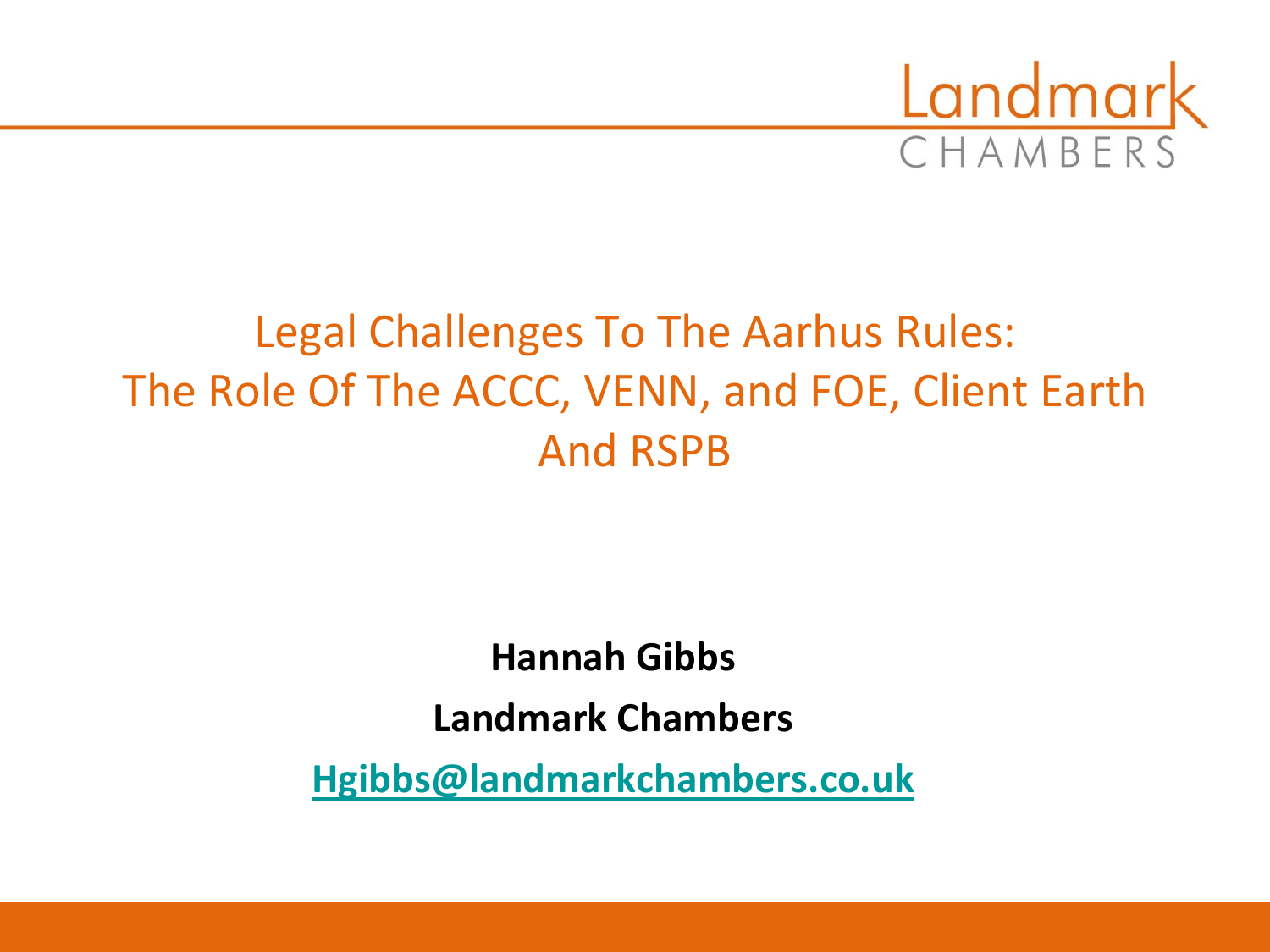## **THE ROLE OF THE AARHUS CONVENTION COMPLIANCE COMMITTEE (ACCC)**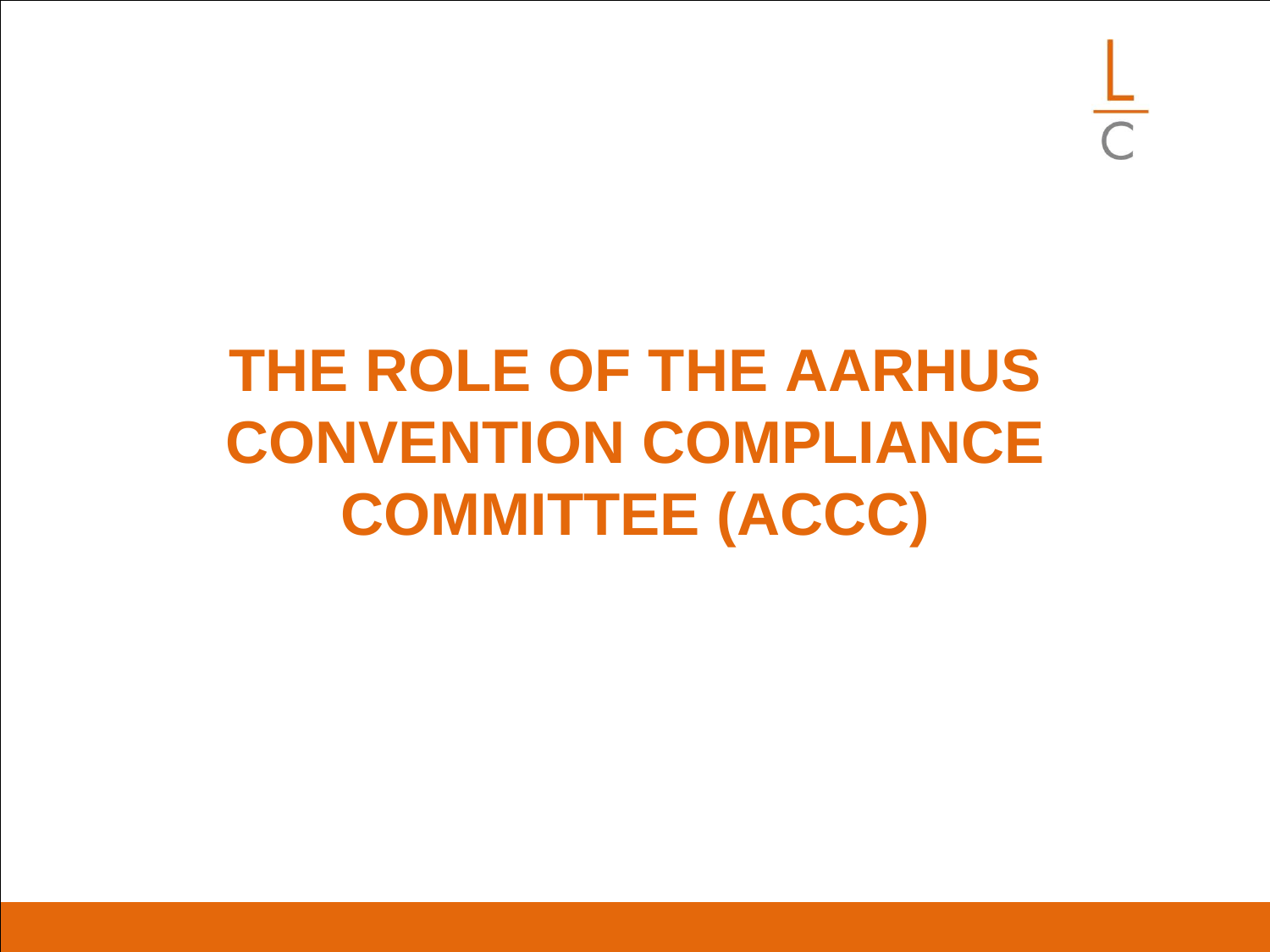### **The Aarhus Convention Compliance Committee**

- Established in 2002 to fulfil the requirement of Article 15 of the Convention which requires the Meeting of the Parties to:
- **"...establish, on a consensus basis, optional arrangements of a non- confrontational, non-judicial and consultative nature for reviewing compliance with the provisions of this Convention. These arrangements shall allow for appropriate public involvement and may include the option of considering communications from members of the public on matters related to this Convention."**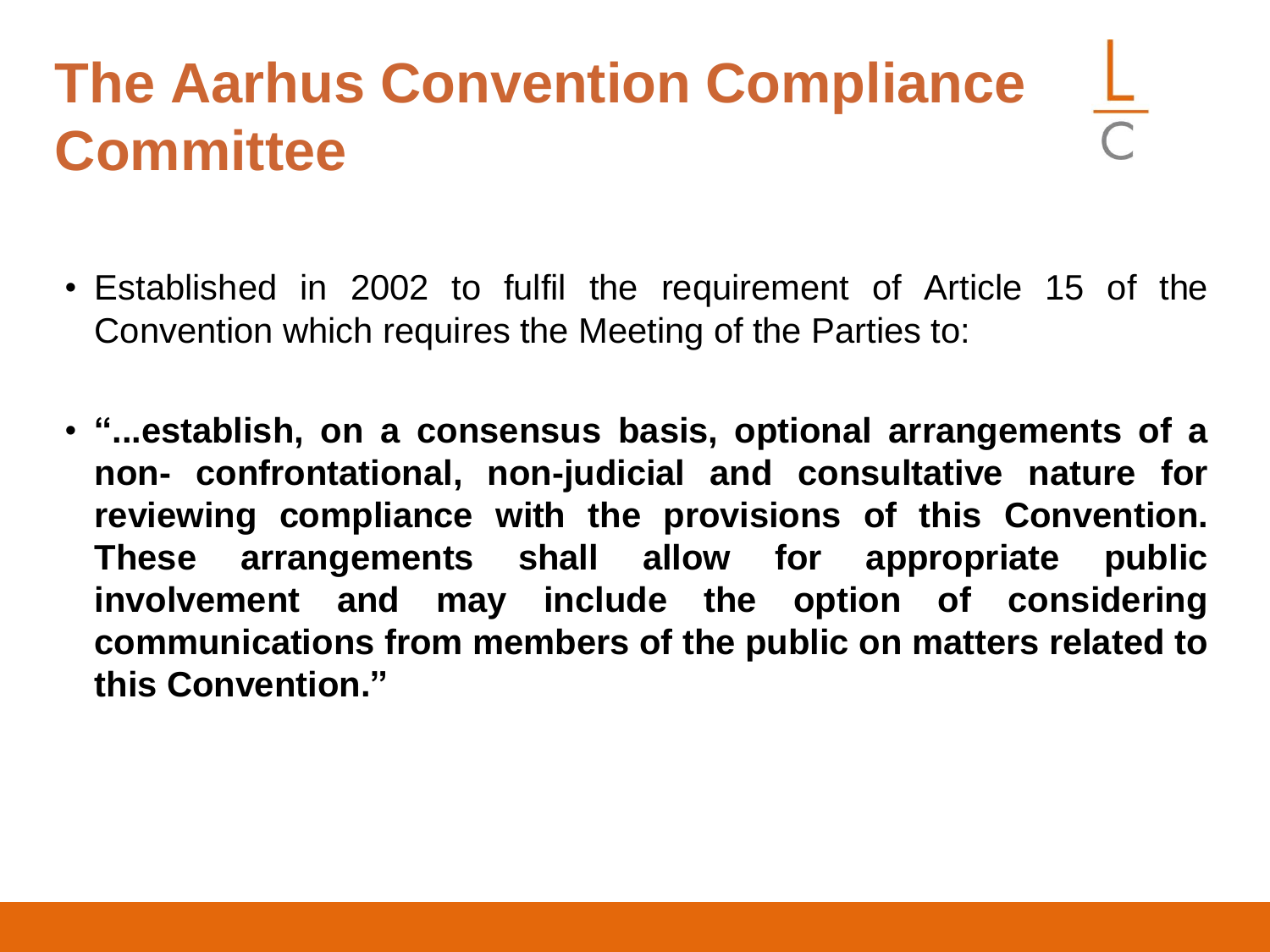#### **The Aarhus Convention Compliance Committee**

- 
- Compliance review mechanism can be triggered in four main ways:
- 1. a **Party** makes a submission concerning its **own** compliance,
- 2. a **Party** makes a submission concerning **another** Party's compliance,
- 3. the **Convention Secretariat** makes a referral to the Committee, or
- 4. a **member of the public** makes a communication concerning the compliance of a Party.
- Meets a minimum of once per year (usually 4-5 times)
- Compliance Committee cannot issue binding decisions. Makes recommendations to the full Meeting of the Parties who decides whether to endorse them. However, they do have persuasive force: see *Walton v. Scottish Ministers* [2012] UKSC 44, decisions "deserve respect".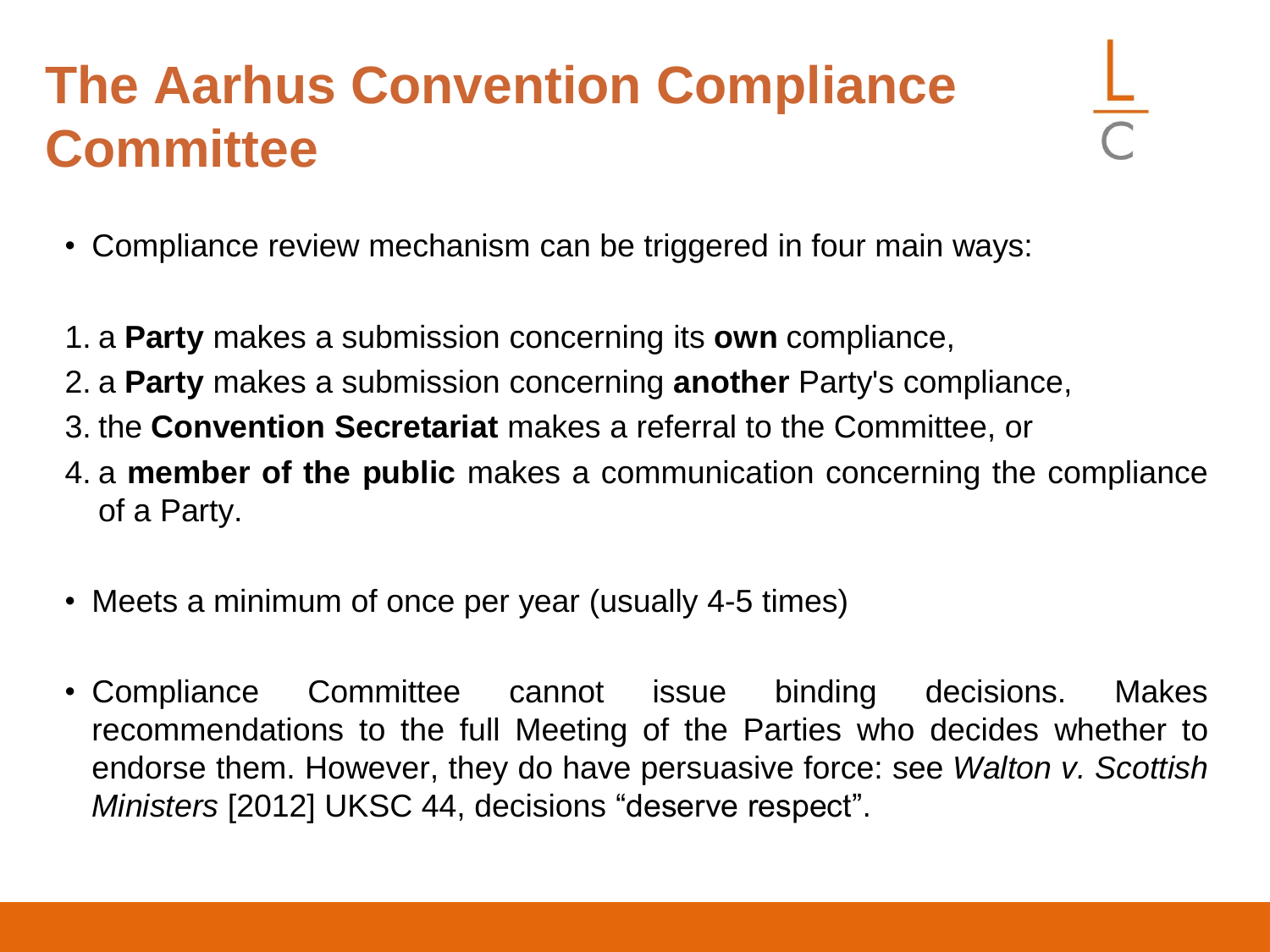#### **The Aarhus Convention Compliance Committee**

- Been monitoring UK compliance since Port of Tyne complaint in 2008 Complainants had sought JR of a government licence issued to the Port of Tyne that authorised the disposal of highly contaminated materials at an existing marine disposal site four miles off the coast.
- Committee found that UK cost rules violated Article 9(4) that proceedings be "**not prohibitively expensive"**
- Recent progress review report on UK considered new costs rules:
- *As for the 2015 proposals to amend the CPR, the Committee finds that, with the exception of the proposal to broaden the scope of "Aarhus claims" to include statutory appeals falling within article 9, paragraph 2, of the Convention, all proposed amendments would increase rather than decrease uncertainty and risk of prohibitive costs for claimants. With respect to the proposal to broaden the scope of "Aarhus claims" to include statutory appeals subject to article 9, paragraph 2, the Committee reiterates that the requirement that procedures not be prohibitively expensive applies to all procedures within the scope of paragraphs 1, 2 and 3 of article 9, and not only paragraph 2. Therefore, while a step forward, the proposed amendment would not be sufficient to meet paragraph 8 (a), (b) and (d) of decision V/9n (see para. 77 above).*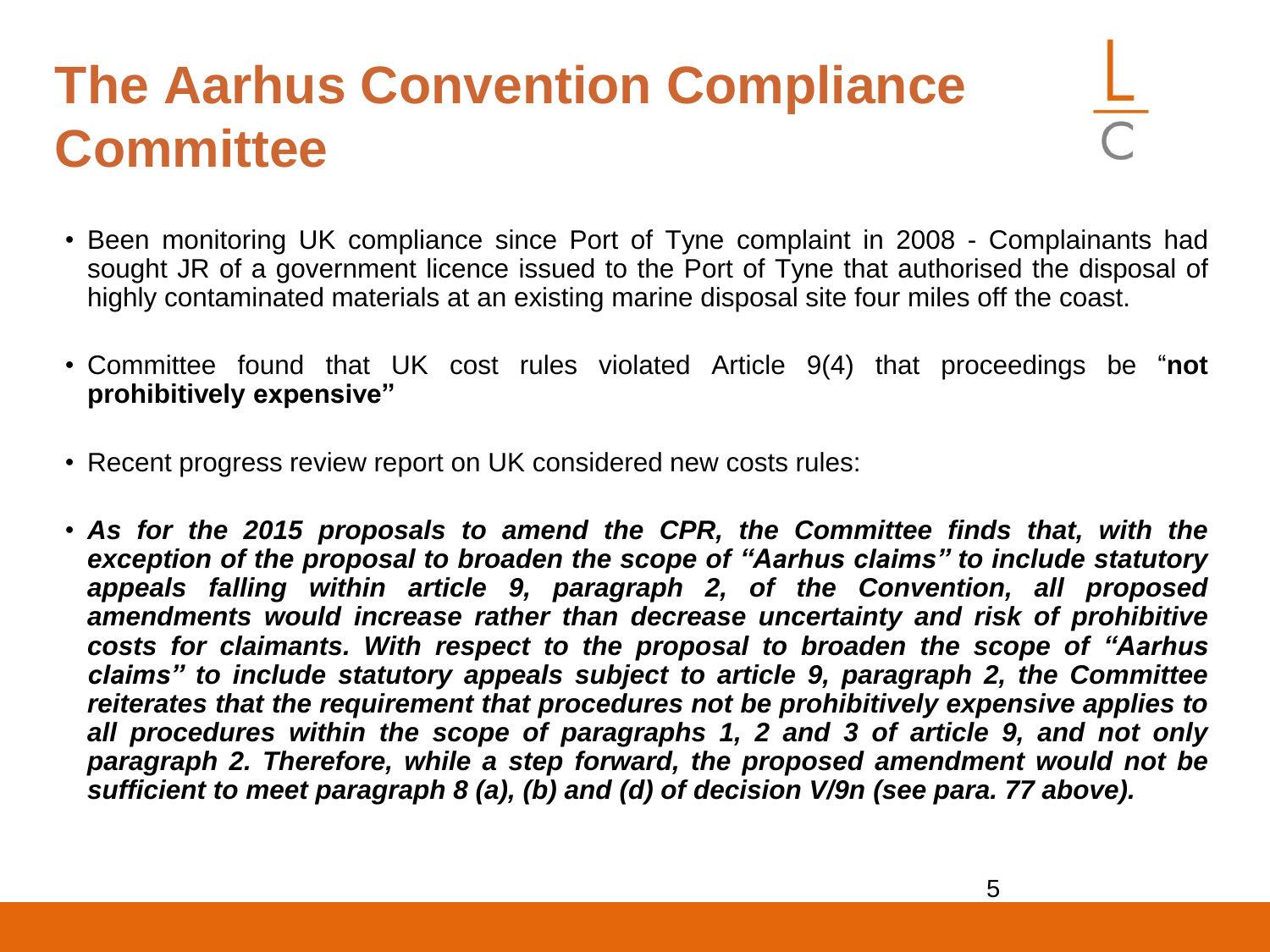$rac{L}{C}$ 

#### **VENN**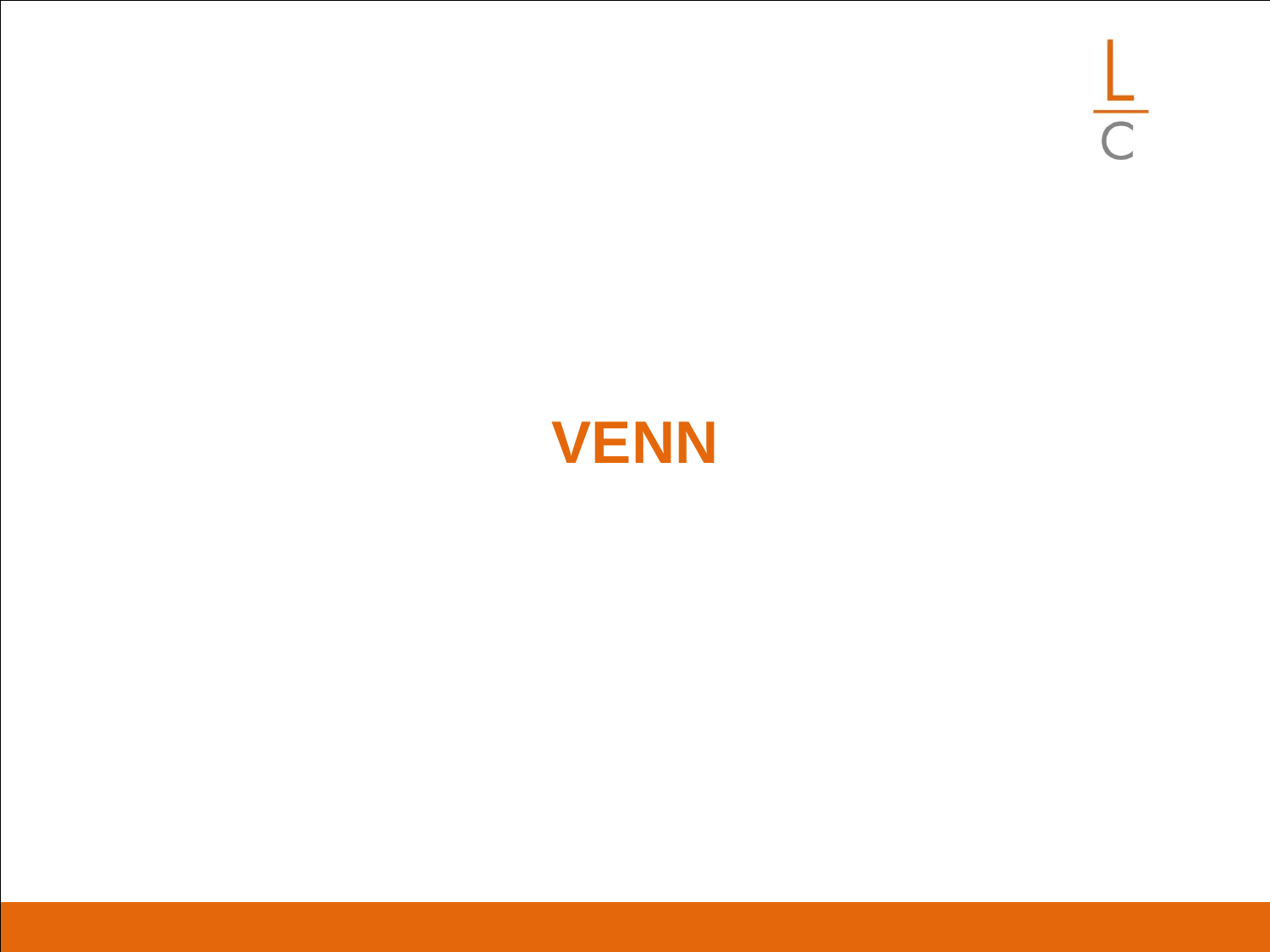# **Venn v SSCLG [2014] EWCA Civ 1539**

- Key facts:
- Ms Venn sought to challenge the Inspector's grant of permission for the construction of a new house in the garden of a Victorian terrace in south-east London under s.288 TCPA 1990.
- She lived next door to the property and was concerned by the loss of green space and contended that the Inspector failed to have regard to emerging local plan policy.
- She applied for a protective costs order. The application was heard by Lang J.
- The court heard that she had about £180,000 of equity in her property, a loan of £60,000 from her parents, but that as her only income was £71.70 through the Job Seekers Allowance she would be unlikely to obtain a substantial loan against her collateral. She was ineligible for legal aid and her counsel was acting pro bono.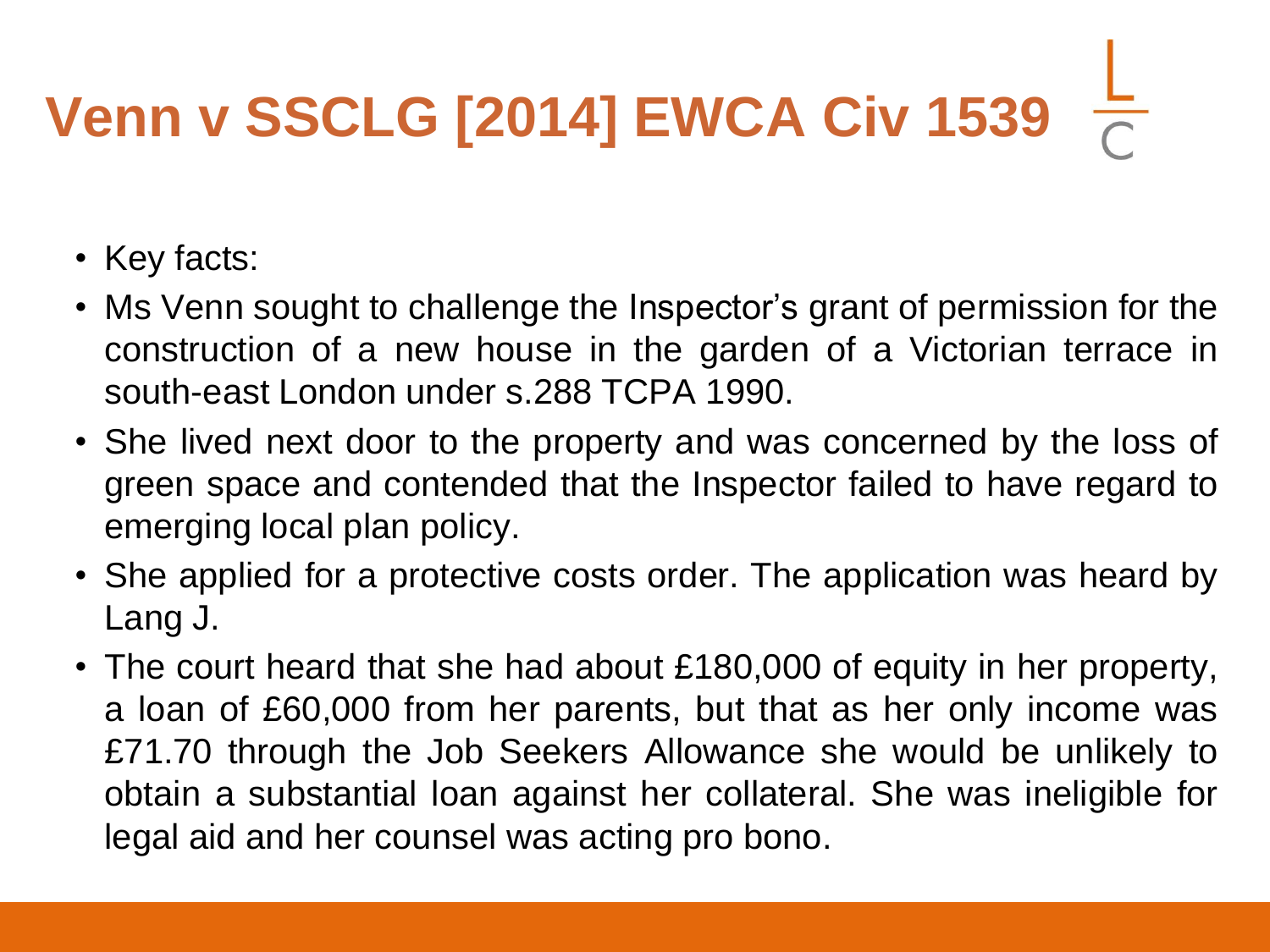## **Venn in the High Court**

- Lang J's principle findings were:
	- a) The claimant's challenge fell within the scope of the Aarhus Convention (§24)
	- b) However, CPR 45.41 did not apply to s.288 challenges. (§§27-32)

c) Although the Convention did not have direct effect (i.e. through EU implementation) UK law should be interpreted and applied in harmony with its provisions where possible (Walton [2012] UKSC 44 at [100] applied); in this case that meant the adoption of the approach in R(Garner) v Elmbridge BC [2010] EWCA Civ 107 (modifying the Cornerhouse criteria). (§36)

d) Accordingly, she should exercise the Court's discretion to make a PCO (§36)

• Lang J made an order that the Claimant's costs be limited to £3,500.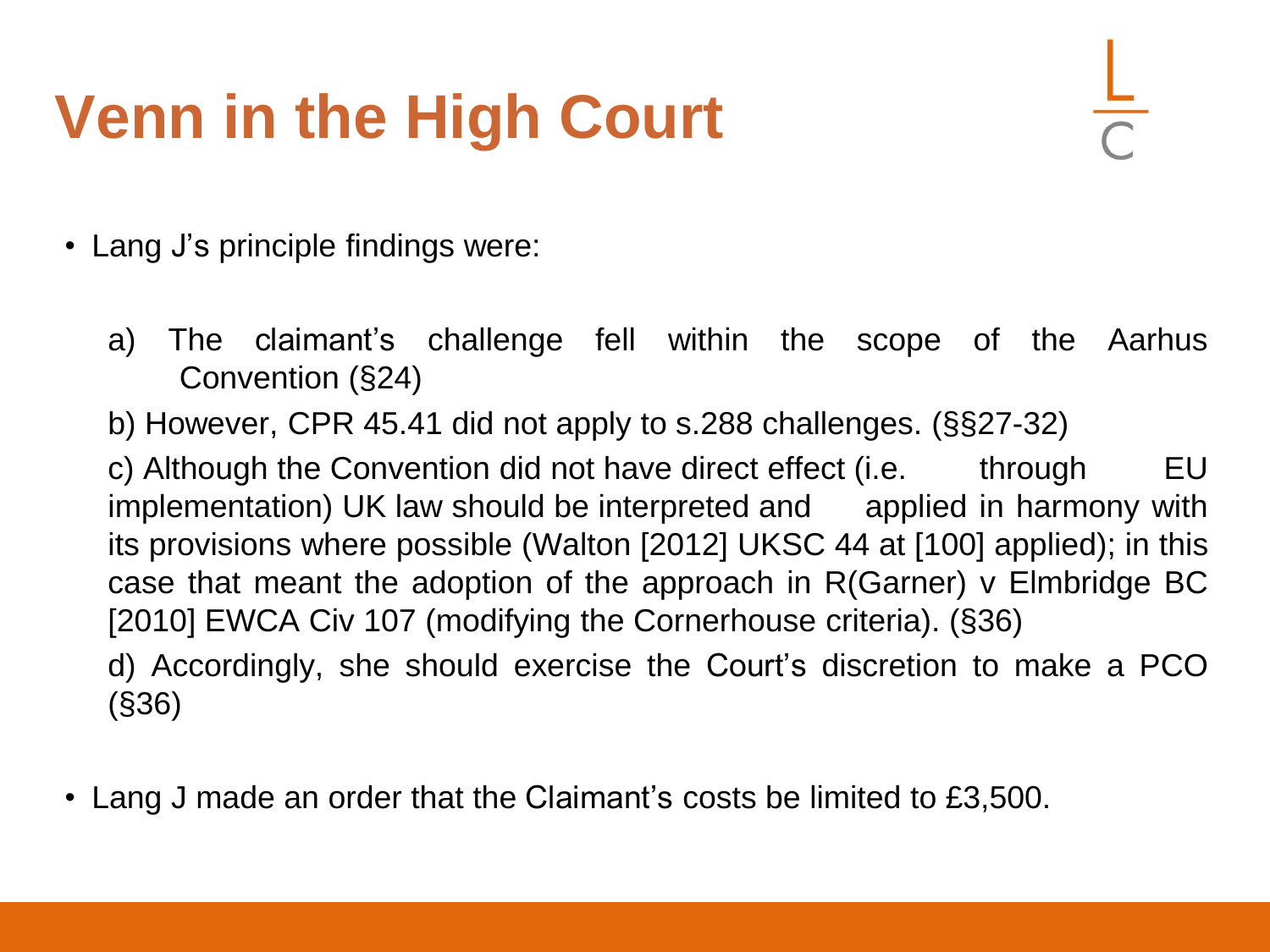# **Venn v SSCLG [2013] EWHC 354**

- On appeal, Sullivan LJ giving the judgment of the Court held that:
- The scope of the Aarhus Convention is very wide and includes most if not all planning challenges, including the Claimant's Section 288 application. The claim therefore fell within the scope of art. 9(3) of the Convention.
- The CPR amendments were confined to applications for judicial review, **excluding statutory appeals and applications** (and therefore Ms Venn's Section 288 application).
- The proposal was not EIA development and therefore the principles in Garner did not apply. The rules expressly excluded cost protection in statutory appeals, and therefore the Court could not bring in this protection by the back door by reference to an unincorporated treaty. Lang J's PCO was therefore overturned.
- •
- The Court also noted that the judicial review limitation within the CPR was not compliant with the UK's obligations under Aarhus ("**systematically flawed in terms of Aarhus compliance**"); however, the court felt it would be inappropriate to "remedy that flaw by the exercise of a judicial discretion." .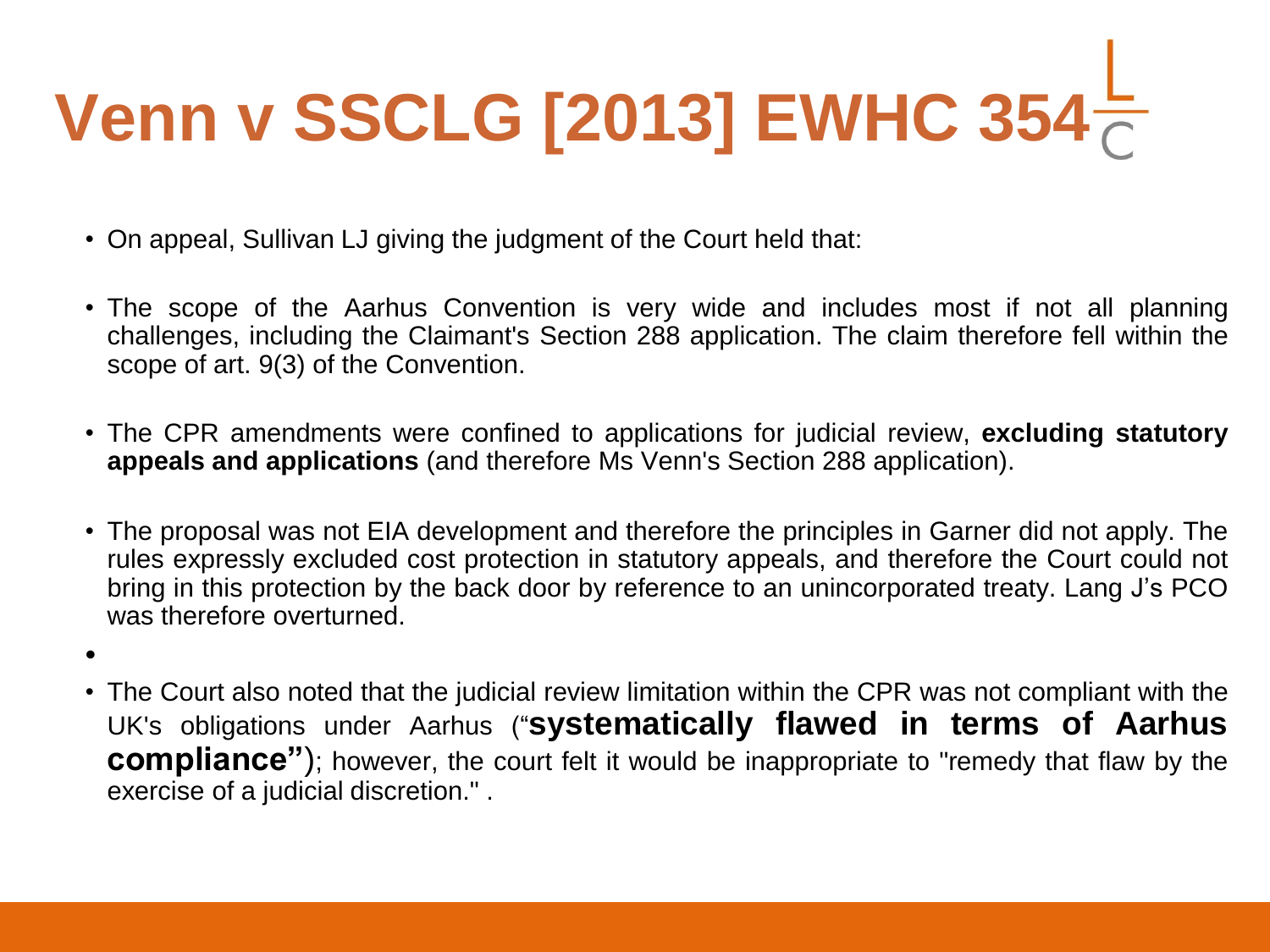# **Venn (CO/2996/2016)**

- Venn: latest claim: CO/2996/2016
- JR of MoJ on basis **acted unreasonably** in not having amended Aarhus Costs rules to cover statutory reviews following what was said in Venn in CA.
- Ouseley J (15 August 2016) refused permission on papers and marked **totally without merit**: International Conventions if unincorporated not justiciable and reliance on Article 6 ECHR misconceived.
- CA refused permission to appeal (15 November 2016):
- Again, essence of claim is based on breach of Aarhus Convention agreed with Mr Justice Ouseley that the claim not justiciable in domestic courts.
- Likewise, Article 6 ECHR not engaged
- Amounts to a collateral attack on the decision of the Court of Appeal and an abuse of process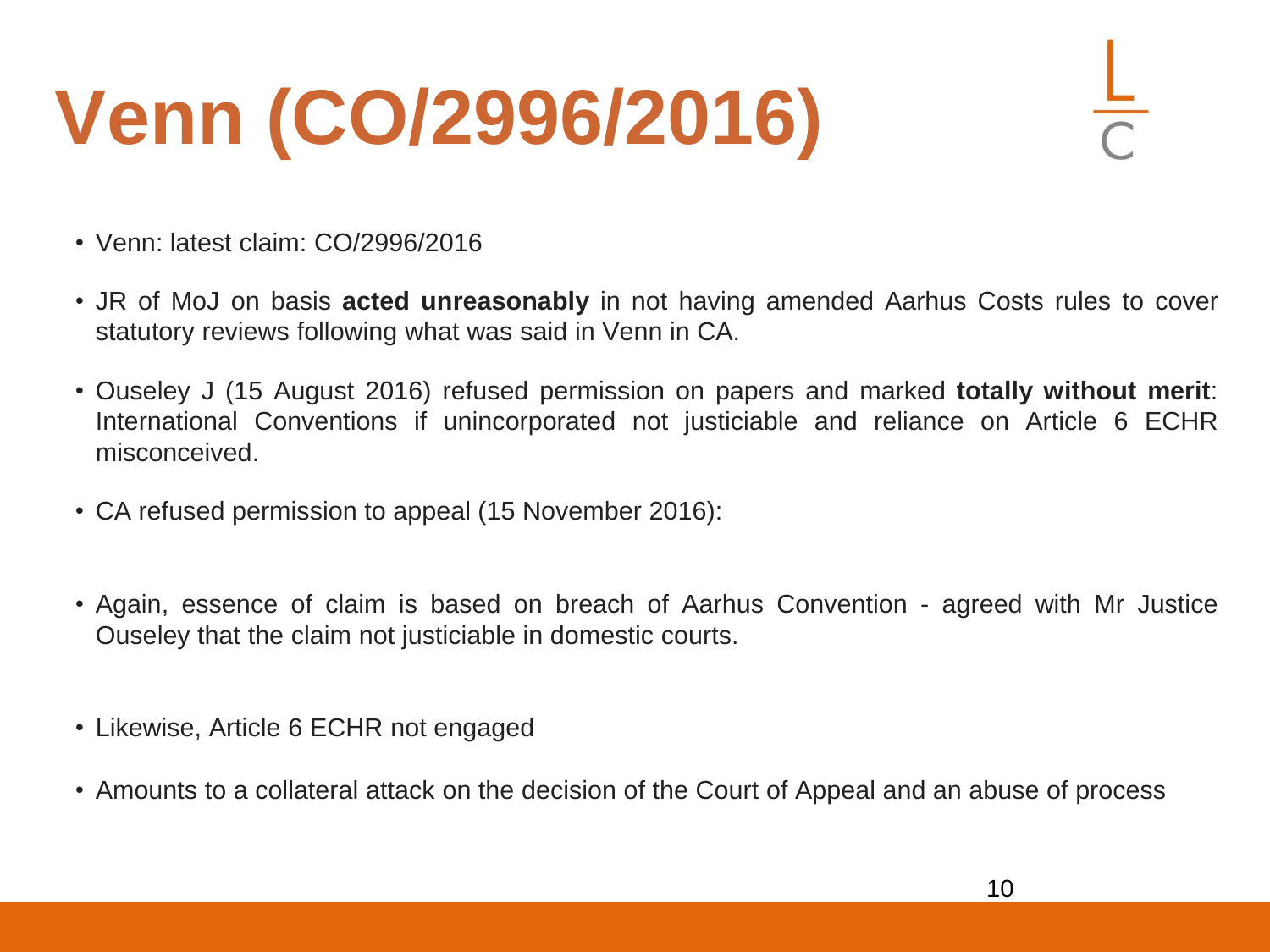$\frac{1}{C}$ 

### **FOE, CLIENT EARTH AND RSPB**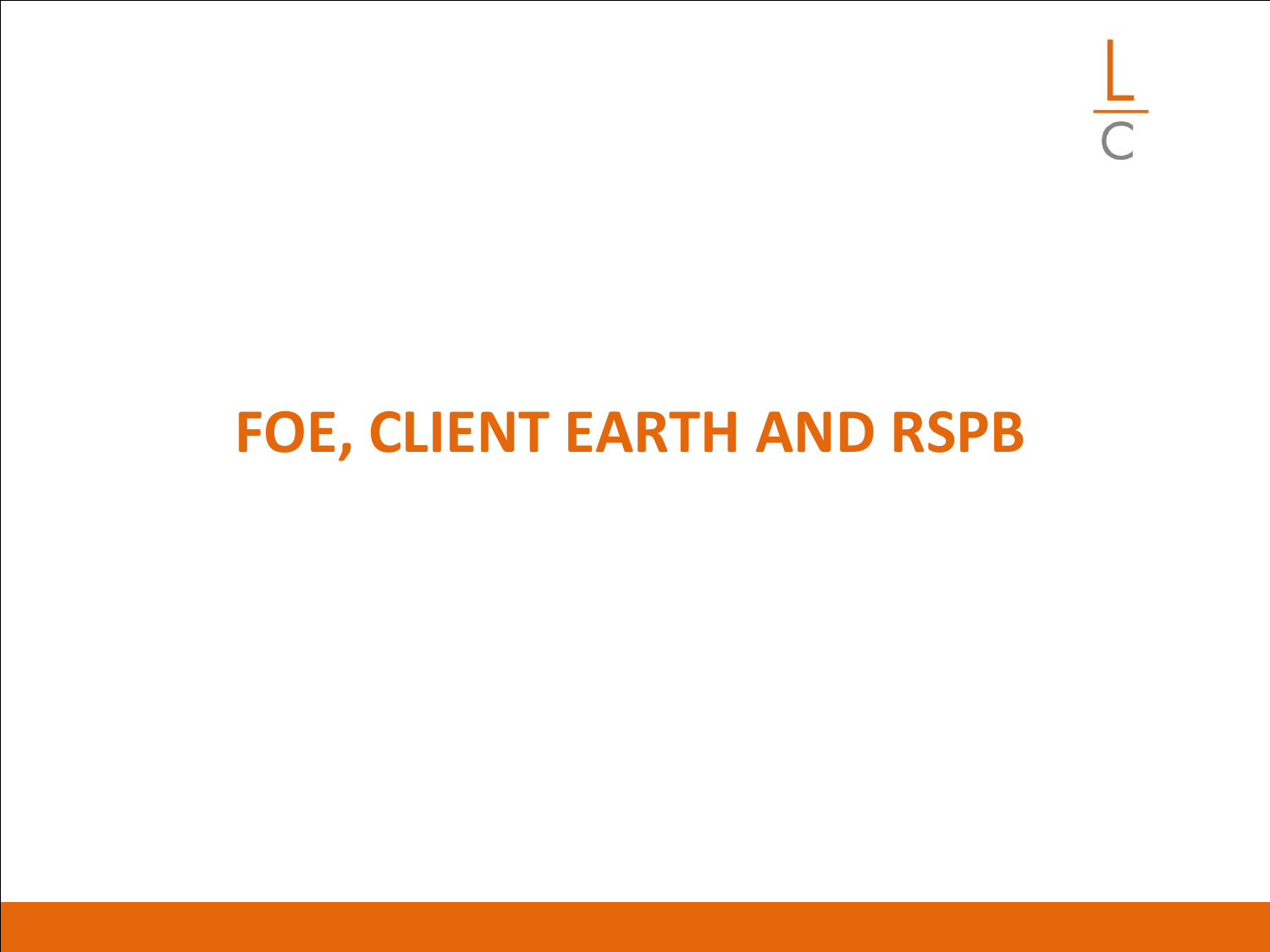## **The challenge**

- This is a challenge to the new costs rules brought by ClientEarth, Friends of the Earth and RSPB.
- Claimants argue that the rules are not compatible with article 3(7) of the Public Participation Directive (2003) (incorporates Convention, in part, into EU law)
- Pre-emptive challenge to the rules, rather than being tied to a particular case.
- The High Court is currently considering whether the Claimants should be granted permission to bring the claim.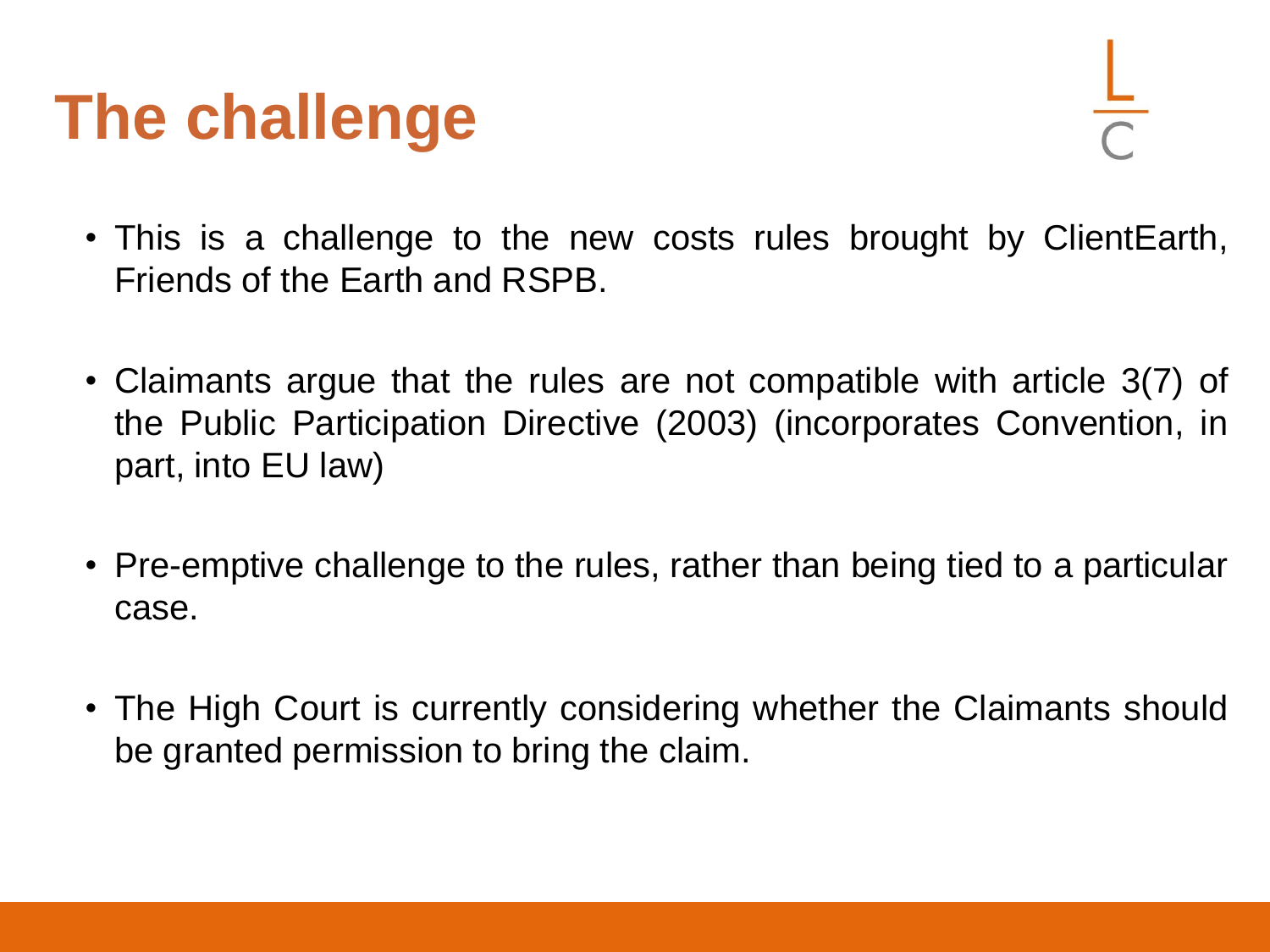## **The Grounds of Challenge**

- The Claimants rely on two grounds of challenge:
- Ground One: Incompatibility with Article 3(7) of the PPD varying the limits on recoverable costs (the hybrid model)
- This ground is focused on the fact that the new rules fail to provide **certainty** to claimants as to their costs exposure at the earliest opportunity
- Ground Two: Incompatibility with Article 3(7) of the PPD Failure to provide for mandatory private hearings into a Claimant's finances.
- This ground is made on the basis that the new rules fail to make it mandatory for any hearing into finances to be **confidential**. Claimants argue that prospective claimants are likely to be dissuaded from challenging decisions because recourse to a private hearing is not guaranteed at the point of issuing the claim.